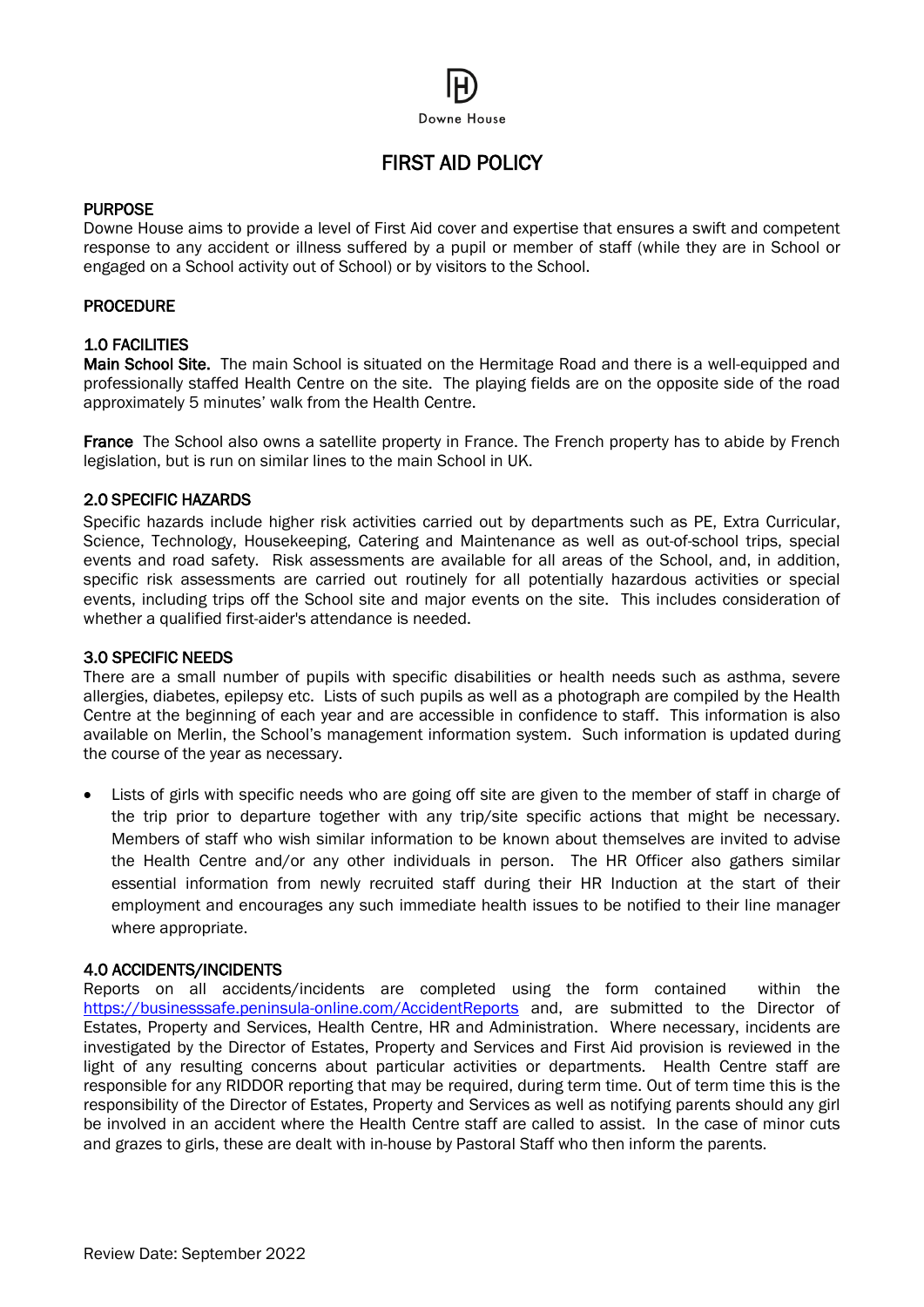# 5.0 STAFFING & TRAINING

The Health Centre is staffed at all times by a qualified nurse (during term time), who is also a first-aider. The relevant teaching and House staff undertake basic training in First Aid during INSET which is provided for the School by a recognised qualified trainer and arranged by HR. The Health Centre also provides training in the use of an Epipen to all staff on a termly basis as necessary.

Selected members of staff in specific departments undertaking higher risk activities are encouraged to gain an appropriate First Aid qualification i.e. Sports First Aid, First Aid at Work, Defibrillator. A list of currently qualified first-aiders is listed on the HR Module of SchoolBase. Staff need to request any training via the HR Department who will then book and record the training. This list is reviewed and updated by the Director of Estates, Property and Services and HR on an annual basis. Training is refreshed every 3 years.

#### 6.0 FIRST AID EQUIPMENT

The Health Centre is fully equipped for First Aid. In addition, all Houses have a locked medical cupboard with appropriate First Aid materials, and First Aid bags are provided for off-site trips. First Aid boxes are available throughout the School, and their locations are illustrated on the map at Appendix A.

Defibrillator equipment (coloured yellow and blue so as to be immediately visible) is located at Reception in Wakefield House behind the Reception desk and at the Health Centre. A list of defibrillator trained staff is attached at the end of this policy. This equipment has simple, straight-forward, audible instructions to follow, but should never be used instead of calling the Emergency Services on (9) 999; instead, it should be used once the Emergency Services have been called, whilst awaiting their arrival.

Any member of staff who uses First Aid supplies must ensure that the Health Centre is informed so that they can be replenished. Housemistresses/Housemasters are responsible for the state of their House cupboards, and Health Centre staff are responsible for reminding Heads of Departments on a termly basis to check their cupboards and advise as to whether or not re-stocking is necessary.

In the case of spillage of bodily fluids, Housekeeping supply Chemsorb powder that is used to sprinkle on such spillages which must then be cleared up using the gloves and scraper supplied. (Please refer to the Cleaning up of Bodily Fluids Policy on Merlin.)

# 7.0 PROCEDURE FOR REACTING TO ILLNESS OR INJURY

In an extreme emergency, an ambulance should be called immediately, followed by the Health Centre and any other first-aiders available. Normally, however, the procedure will be as follows:

- If a member of staff, regardless of whether or not they are a qualified first-aider, needs assistance or advice in dealing with a person who is injured or ill, the first point of contact is the Health Centre – the Emergency Contact No. is Extension 4657.
- There are a number of staff qualified in First Aid who will deal with an emergency whenever possible. However, because of variations in daily and weekly routine, they should not be relied on as the first point of contact in an emergency in School.
- If a member of staff is in charge of a group of pupils when such a situation arises, they should normally stay with the patient, and send one pupil to the nearest phone to call the Health Centre, and another to the nearest member of staff (normally in the next classroom) for assistance.

Appendix:

- A. Location of First Aid Boxes
- B. List of current holders of "First Aid at Work" and "Defibrillator Training" qualification (whose qualification is refreshed every 3 years)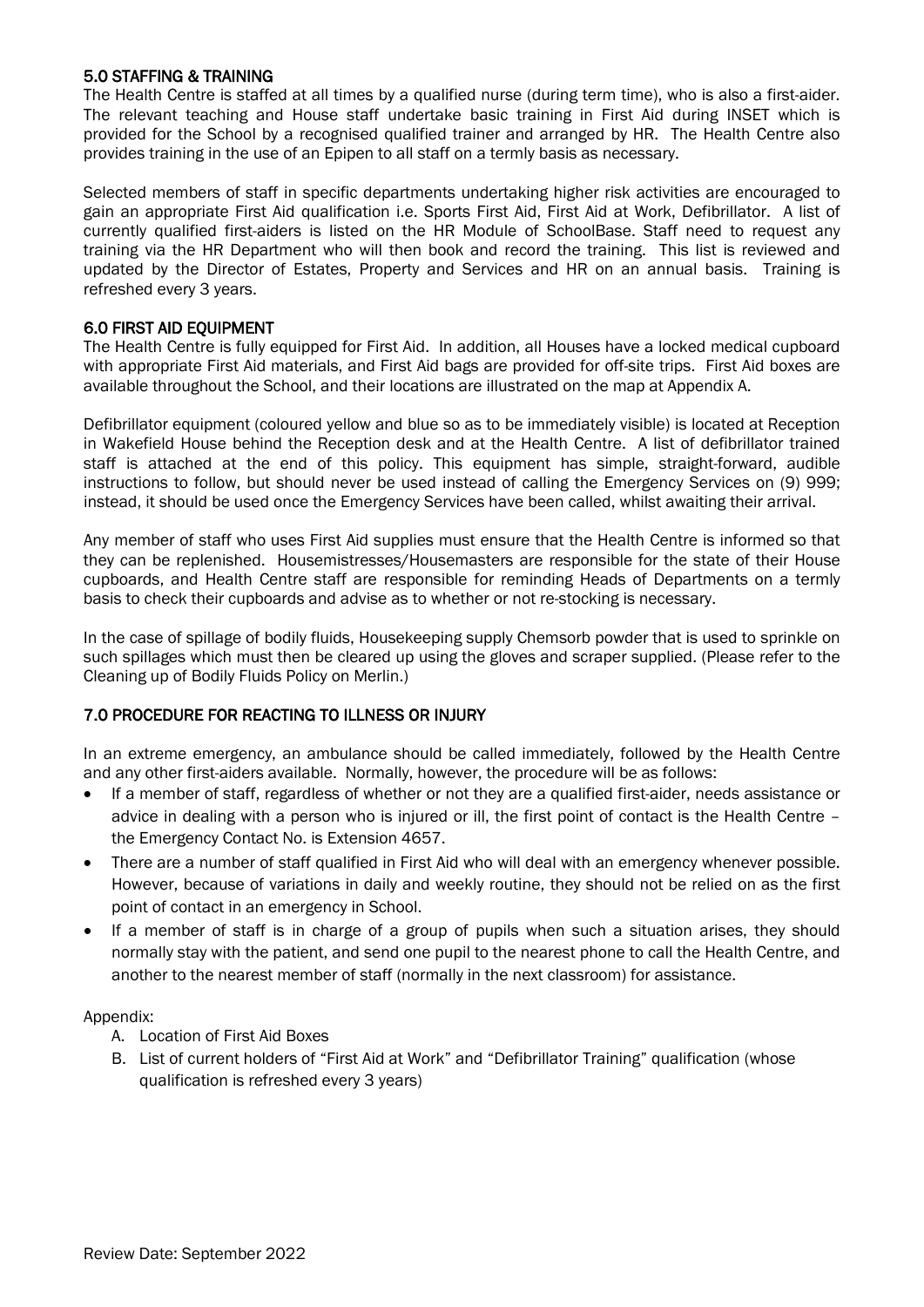#### Revision History:

| Revision | Date           | Description of changes                                | <b>Requested By</b> |
|----------|----------------|-------------------------------------------------------|---------------------|
|          | 02.01.15       | Reviewed                                              | Alasdair Heath      |
|          | 10.11.15       | Updated Defibrillator Information                     | Genevieve Ford      |
|          | 15.01.16       | Reviewed                                              | Alison Ryan         |
|          | 03.01.17       | Amendments highlighted                                | Alison Ryan         |
|          | 04.01.18       | Reviewed                                              | Alasdair Heath      |
|          | January 2019   | Reviewed                                              | Alasdair Heath      |
|          | 30.04.19       | Updated first aid box locations and<br>qualifications | Alasdair Heath      |
|          | September 2020 | Review                                                | Alasdair Heath      |
|          | September 2021 | Reviewed (First Aiders under<br>constant review)      | Alasdair Heath      |

This policy makes reference to the following School policy, a copy of which can be located on Merlin in the 'My Policies' section:

Cleaning up of Bodily Fluids Health and Safety Policy

Review Leader: Director of Estates, Property and Services Reviewed: September 2021 Next Review: September 2022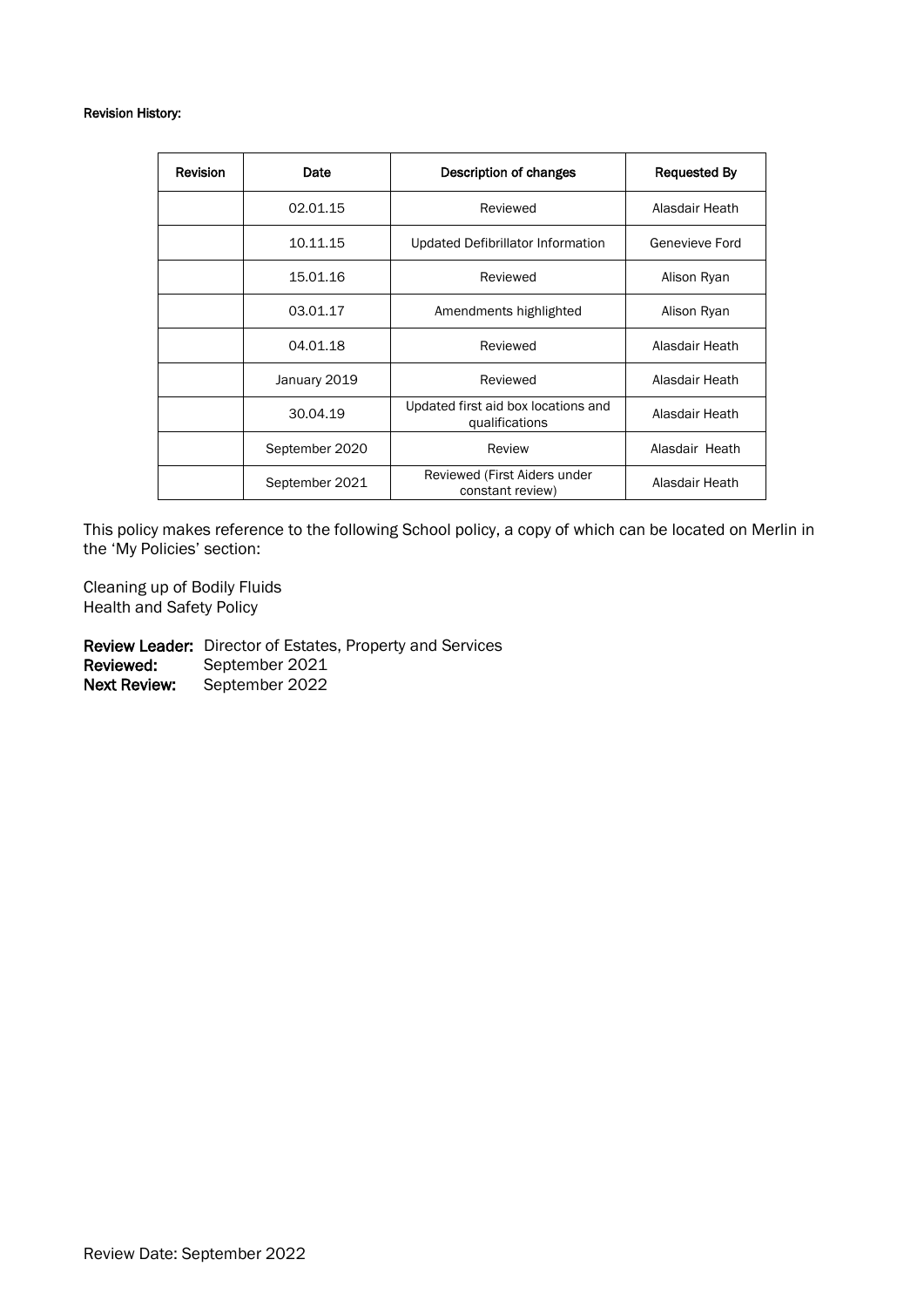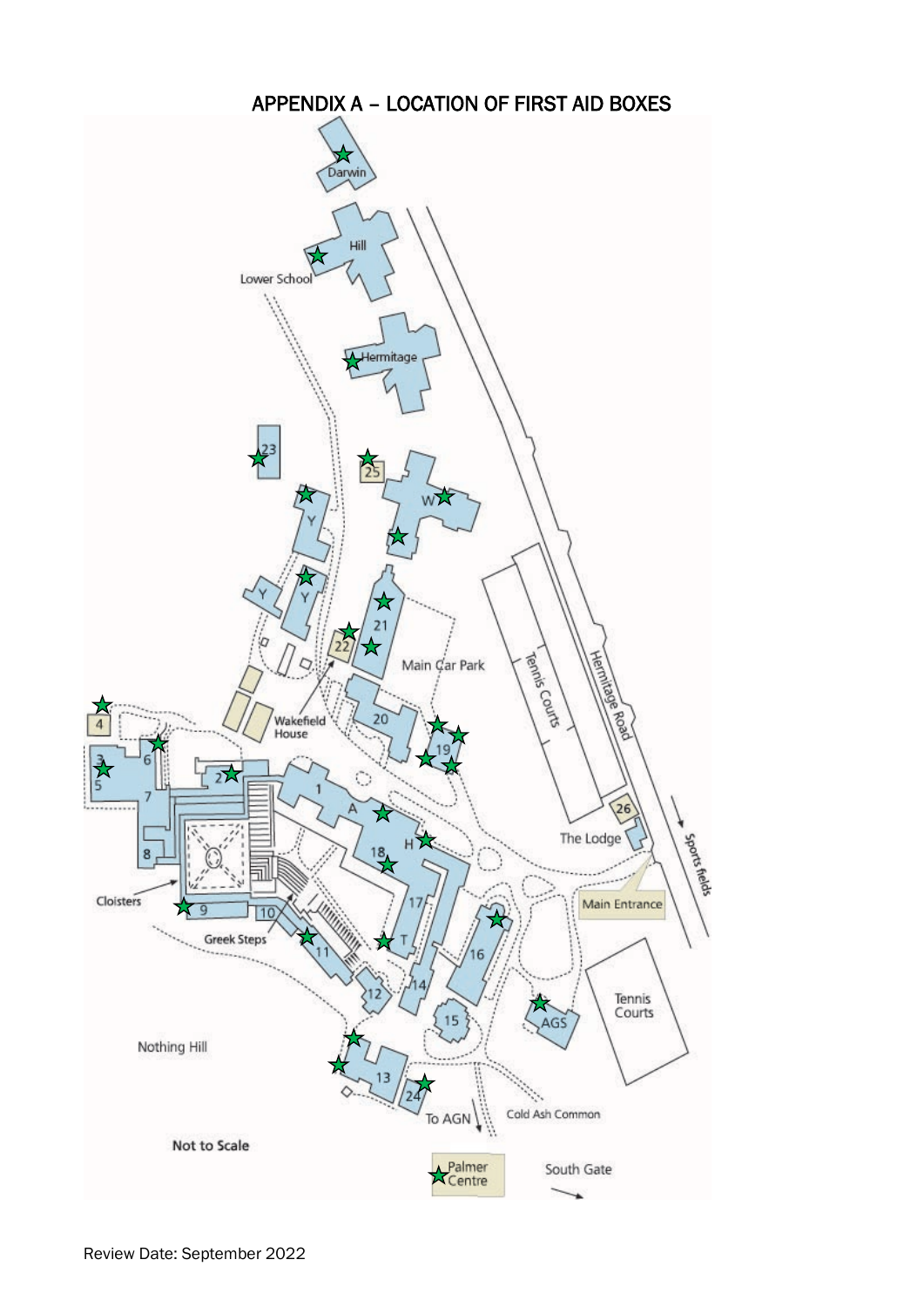| <b>Map Key</b> |                                                        | Room                   |
|----------------|--------------------------------------------------------|------------------------|
| $\overline{2}$ | Classics, Chapel                                       | E                      |
| 3              | Business and Economics, ICT teaching                   | CM1/X/Y                |
| 4              | <b>Bursary</b>                                         |                        |
| 5              | Geography Department, Barn Library, Ridler Room        | G/H/F/Z/L              |
| 6              | <b>Staff Common Room</b>                               | Nickel Room            |
| 8              | History Department, History of Art, Sports Science     | J1/J2/J3/J4/J6         |
| 9              | English, Classics (share S)                            | P/Q/R/S                |
| 10             | Classics, Maths (N and O)                              | L/N/O                  |
| 11             | Concert Room                                           | <b>CR</b>              |
| 12             | Music School (and Office)                              | V & 17                 |
| 13             | Mathematics, D & T (Materials, Graphics, Textiles),    | M1/M2/M3/M5/T1/        |
|                | Photography                                            | T2/TX/                 |
|                | IT Support Department, Pet Shed                        | Porta Cabins Pet       |
|                |                                                        | Shed                   |
| 14             | Art and Pottery                                        | AR1/AR2/AR3/PY         |
| 15             | <b>Music Practice Rooms</b>                            | $1 - 16$               |
| 16             | Performing Arts Centre                                 | <b>PAC</b>             |
| 18             | Main Dining Room, Admissions Office, Foundation Office | Gallery above MDR      |
| 19             | Science School                                         | B1/B2/C1/C2/P1/P2/     |
|                |                                                        | SC1/SC2                |
| 20             | Garden House - Modern Languages                        | G1/G2/G3/G4/G7         |
| 21             | Swimming Pool, Squash Courts                           | Pool, Squash Courts    |
|                |                                                        | 1,2,3                  |
| 22             | Headmistress, Deputy Headmistress, Academic Deputy,    | <b>Wakefield House</b> |
|                | Boarding Deputy, Reception, Administration             |                        |
| 23             | Farr Centre (Sports Hall, Dance Studio, Fitness Room,  | <b>FC</b>              |
|                | PE Office)                                             |                        |
| 24             | D & T (Food) and Leiths                                | <b>CK</b>              |
| 25             | Co-Curricular, HR Department                           | Log Cabin              |
| A              | Aisholt (Mixed Age House)                              | Aisholt                |
| <b>AGN</b>     | Ancren Gate North (Mixed Age House)                    | <b>AGN</b>             |
| AGS            | Ancren Gate South (Mixed Age House)                    | AGS                    |
| Darwin         | Lower School House                                     | Darwin                 |
| Hermitage      | Lower School House                                     | Hermitage              |
| Hill           | Lower School House                                     | Hill                   |
| H              | Holcombe (Mixed Age House)                             | Holcombe               |
| T & 17         | Tedworth (Mixed Age House)                             | Tedworth               |
| W              | Willis (Sixth Form House), Lovelock, Warnock Room      | Willis, LL, WSR        |
| Υ              | York (Sixth Form House)                                | York                   |
|                |                                                        |                        |